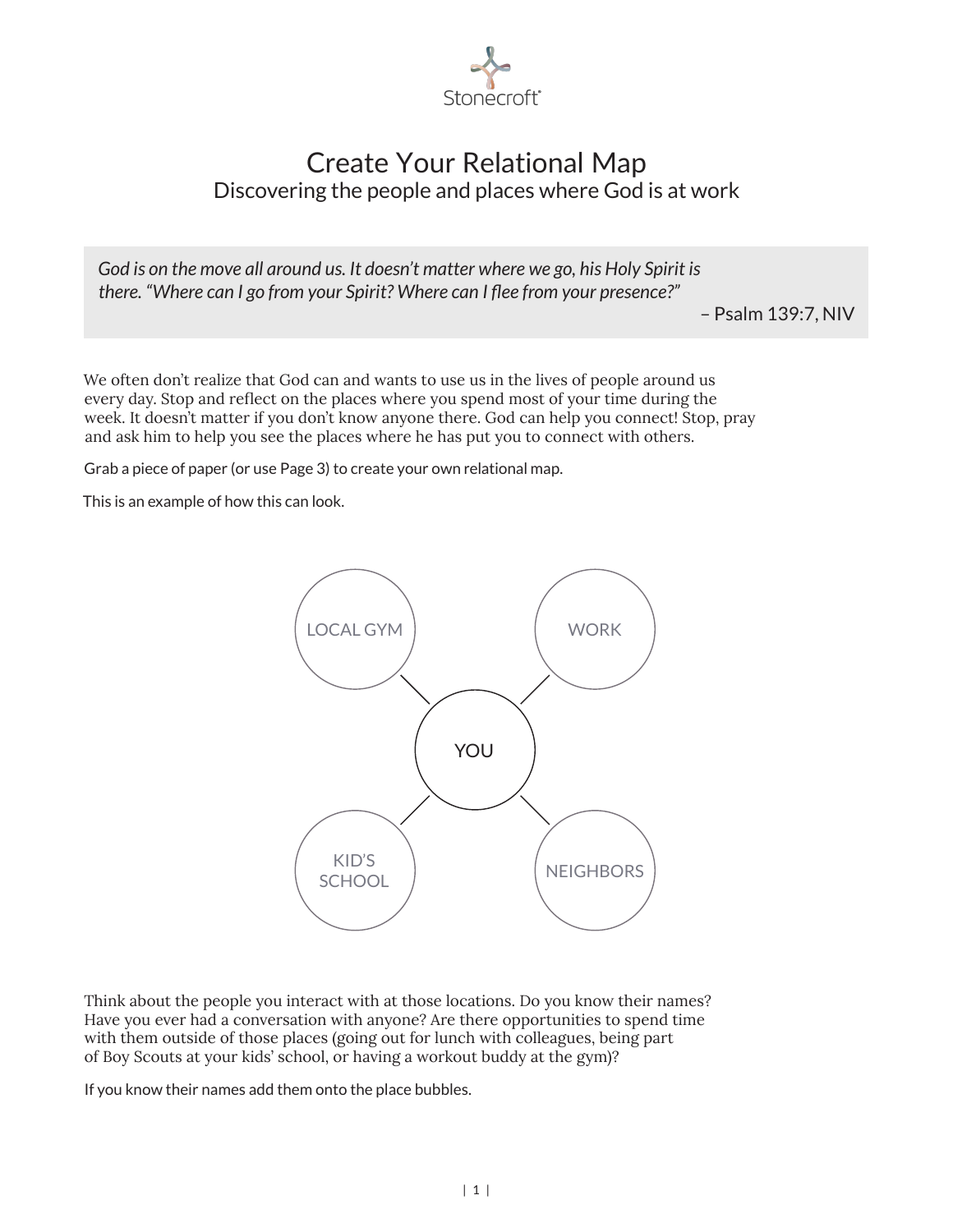

Once you've identified the places and the people, take time to pray for those relationships. Ask God to open your heart and your eyes to see how he is at work. Before seeing them again, pray for opportunities to make a deeper connection. Consider how you can begin to develop a friendship. Ask the Lord to give you the courage to start a spiritual conversation.

Prayer (from Colossians 4:2-6): Devote yourselves to prayer with an alert mind and a thankful heart. Pray for us, too, that God will give us many opportunities to speak about his mysterious plan concerning Christ. That is why I am here in chains. Pray that I will proclaim this message as clearly as I should. Live wisely among those who are not believers, and make the most of every opportunity. Let your conversation be gracious and attractive so that you will have the right response for everyone.

If you are at a point in your relationship where you are having significant conversations, perhaps about things that are challenging in their lives, offer to pray for them.